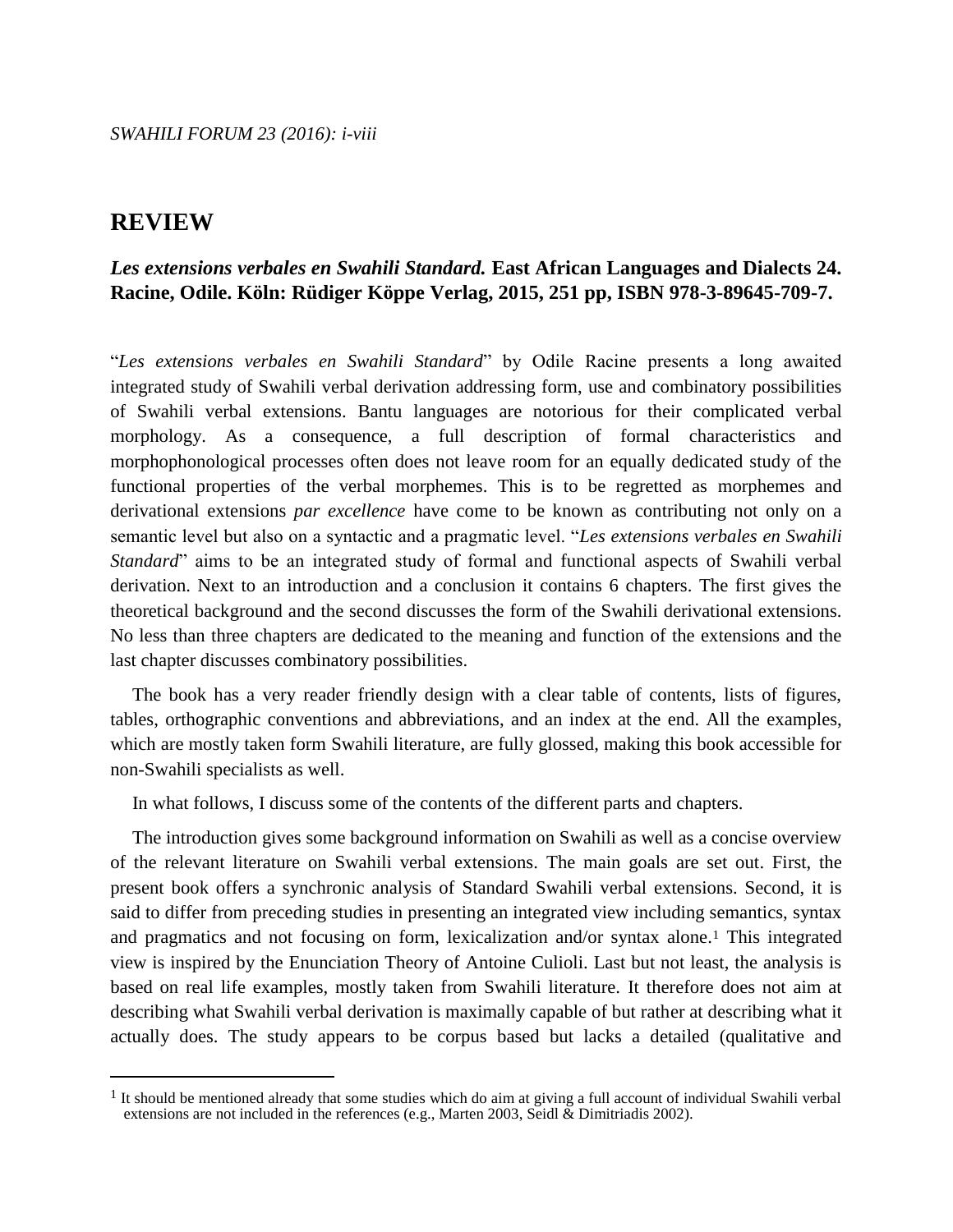quantitative) description of the corpus and statistical information on relative frequencies of verbal extensions and combinations thereof. Moreover, whereas the source of the literary examples is always given, the exact source of the other examples (whether taken from press, publicity or daily conversations) remains unknown.

The first chapter gives a summary of those elements of Culioli's Enunciation Theory that are relevant for the study. The choice of this particular theoretical model lies in the fact that it does not separate semantics from pragmatics and syntax but instead offers an integrated view. Although the motivation for the use of Culioli's model is understandable, the ensuing terminology reduces the accessibility of the book. One specific point which remains unclear to me is the nature of the syntactic relations and specifically the relation between the arguments referred to as b and b' in applicative constructions. Arguments b and b' are said to be in a hierarchical relationship. In examples like (1) and (2) b corresponds to the applied object (i.e., *maji* 'water' and *mtu* 'person', respectively) and can be represented on the verb by an object prefix (i.e., *-ya-* and -*m*-, respectively), whereas b' is the old object, i.e. the object of the underived verb (i.e., *nguo* 'clothes' and *kitu* 'thing', respectively).

- (1) *Maji, umeyavulia nguo, lazima uyakoge* (p. 138) 'Water, you have undressed for it, now you need to bathe in it'
- (2) *Lakini Losia hakuumbwa kumkatalia mtu kitu alicho nacho* (p. 139) 'But Losia was incapable of refusing anyone whatever she had'

This holds as long as the applied object has the semantic role of goal. If the applied object is an instrument, as is the 'barometer' in (3), it is identified as b', whereas the object of the underived verb, i.e., 'atmospheric pressure' in (3) is referred to as b and is said to be represented on the verb by an object prefix -*i*-. Is this meant to imply that instruments introduced by the applicative extension cannot be cross-referenced on the verb by an object prefix? The present example cannot answer this question as both the applied object and the old object are in class 9 and the object prefix, also in class 9, could thus refer to either one of them.

(3) *barometa hii, mwanasayansi ameipimia kanieneo ya angahewa* (p. 141) 'This barometer, the scientist has used it to measure the athmospheric pressure'

The fact that the accompanying scheme (Scheme 14, p. 141) suggests the opposite analysis, in which the 'barometer' is the b argument to which the object prefix refers and the 'atmospheric pressure' is the b' argument, only adds to the confusion.

If the applied object is a location, as in (4) it is always considered b', except for the interesting case in (5), where the goal of the chasing is referred to as b/b'. Most probably both syntactic and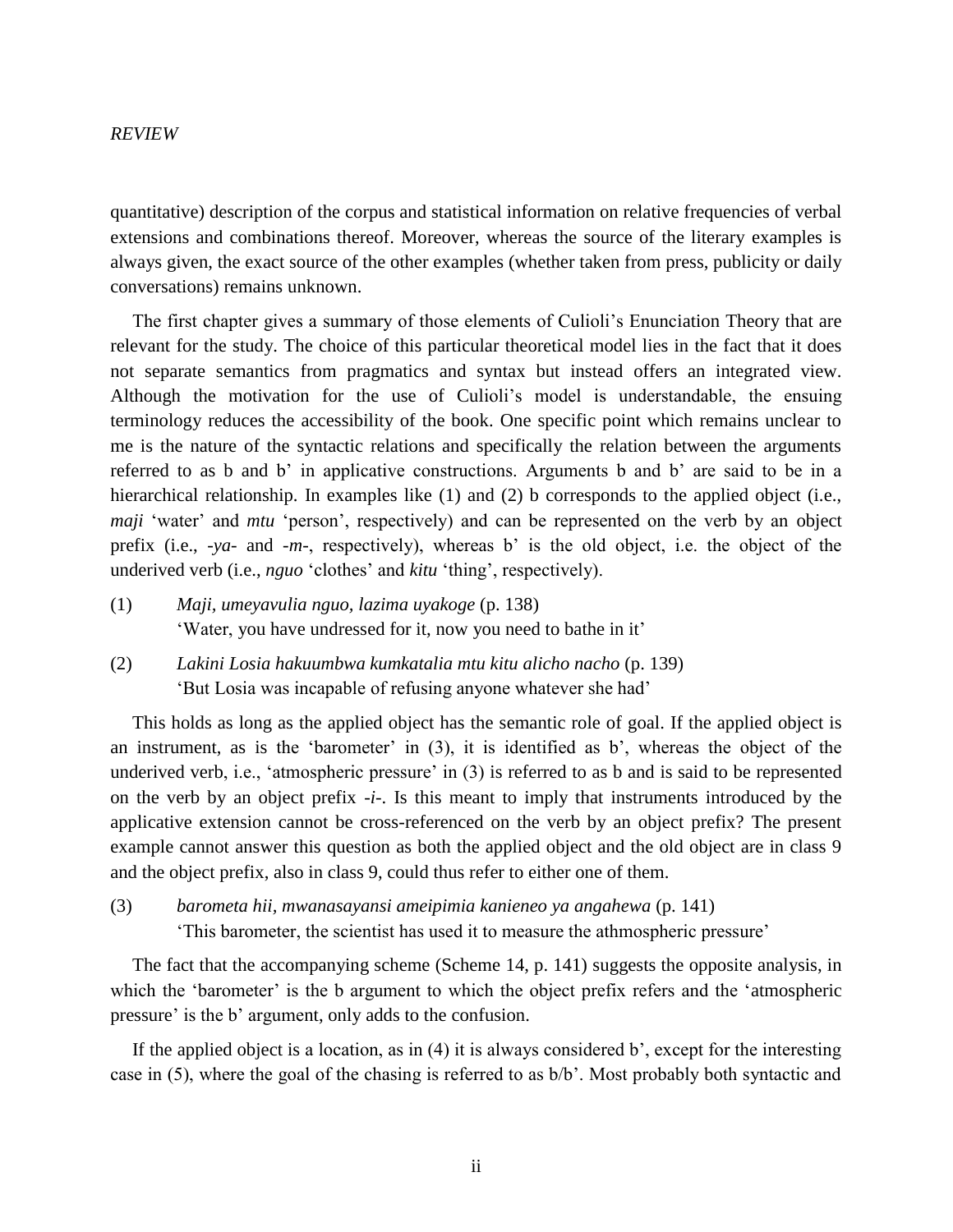semantic factors (and maybe also pragmatic ones) determine what is referred to as b or b' (or still b/b'), but the overall picture remains confusing, to say the least.

- (4) *Tazama, ameikalia kofia yangu* (p. 144) 'Look, he has seated himself on my hat!'
- (5) *Nina haraka, ninafukuzia basi* (p. 147) 'I am in a hurry, I am running to catch the bus'

The second chapter identifies the form of a total of nine Swahili verbal extensions: (1) durative *a*-, (2) aggregative -*am*-, (3) associative -*an*-, (4) compressive -*at*-, (5) applicative -*i*-/-*e*-, (6) stative  $-k$ -, (7) causative  $-s$ -/- $sh$ -/- $z$ -/- $ny$ -/- $fy$ -, (8) dissociative  $-u$ -/- $o$ - and (9) passive  $-w$ -. The nomenclature largely follows the existing literature, except for aggregative, compressive and dissociative which are new suggestions for the more common terms positional, tentive (or contactive) and separative transitive (or reversive), respectively (Schadeberg 2003: 72). The stative is also sometimes referred to as a neuter (*ibid.*) or the neutro-passive (Schadeberg 1992: 9). The denominal extension -*p*-, as well as the repetitive extension -*ag*- are not discussed. Whereas the first is mentioned but considered too infrequent to warrant analysis, the second is not mentioned at all. It is possibly even less frequent than the denominal extension but seeing that non-mother tongue speakers of Standard Swahili tend to (re)introduce it into Swahili, it deserved to be mentioned. Another extension which is apparently missing, is the separative (or in the terminology of the book 'dissociative') intransitive -*uk*-. Some of its instances are considered a combination of the dissociative -*u*- and the stative -*k*-. Finally, stative -*k*- is thought to cover both stative and impositive meanings (where Schadeberg 1992, Schadeberg 2003 claim separate homophonous extensions for Swahili and Bantu more generally). In my opinion this is the weakest chapter of the book. The author knows and also refers to the relevant comparative/diachronic literature but chooses to ignore it and tries to capture the synchronic morphological variation by a set of morphophonological rules or by positing allomorphs which do not make sense from a comparative/diachronic perspective. In what follows I highlight three, three analyses which are, in my opinion, problematic.

First, I do not think *L* and *w* are equally analysable as epenthetic consonants serving to avoid CVV and CVVV sequences (not involving associative -*an*-). First, it does not become clear which CVV sequences are accepted and which are not. Why is an epenthetic consonant needed in *-sikiliza* 'listen', whereas -sikia 'hear' can do without? Next, not all CVVV sequences (not involving associative -*an*-) are avoided. A case in point is -*zoea* 'become used to'. The so-called epenthetic *L* only appears when a (second) applicative is added, as in -*zoeLea*. The historic/comparative analysis considering the *L* as the final consonant of the radical or the (applicative -*iL*-, durative -*aL*- or dissociative -*uL*-) extension which only appears when followed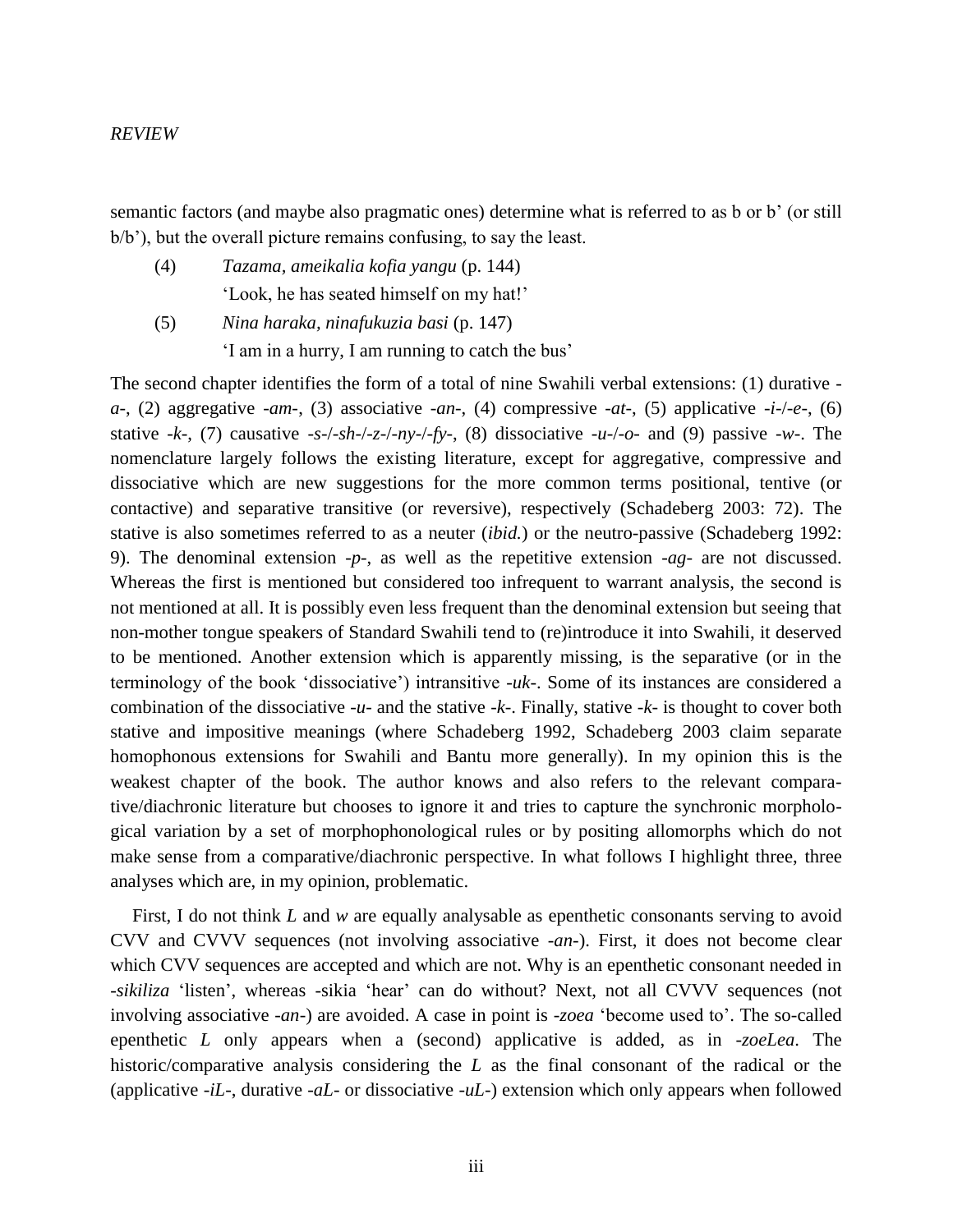by (another) extension with a front vowel offers, even synchronically, the better explanation. Admittedly, the *l* in examples like -*sahaulia* 'forget for' cannot be interpreted as a reflex of *\*l* but rather than considering it an epenthetic consonant, I would analyse its presence in these cases as the result of analogy with verbs ending in the dissociative extension -*u*- followed by an extension with a front vowel, e.g., -*funguLia* 'open for'. Finally, I do think that some instances of *w* could be true epenthetic (automatic) glides, just as some instances of *y* for that matter. However, the phonological status of stem-internal Swahili glides (whether automatic or contrastive) is in need of an in-depth study which is out of the scope of the present book (Kelly 1991 appears to be a relevant study in this regard).

A second problematic issue concerns the so-called causative allomorphs. Eight different allomorphs are given: -*ish*- / -*esh*- / -*iz*- / -*ez*- / -*ny*- / -*fy*- / -*vy*- / -*s*-. In the title of the subsection and in the main text these allomorphs are puzzlingly reduced to five, i.e., -*s*- / -*sh*- / -*z*- / -*ny*- / -*fy*-. Nor the first nor the second series can possibly concern allomorphs as they do not occur in complementary phonological environments. In fact, and as suggested by the first series, they are manifestations of two different causative forms: long -*ish*- (/-*esh*-) and short -*i*-. The latter causes spirantization of the last consonant of the verbal base (including *L*, cf. supra). Causative forms like -*zusha* 'make appear', -*shtusha* 'surprise, scare' are thus not the result of the addition of the causative allomorph -*sh*- to a verbal base ending in a vowel but rather concern spirantization of verb base final *k (cf. -zuka* 'appear', -*shtuka* 'be surprised, scared'). Similarly, the forms in -*iz*and -*ez*-, involve spirantization of the applicative extension -*iL*-. This morphological analysis has far-reaching consequences as it shows that the claim uttered already in the introduction (p. 17) and again in Chapter 6 (p. 189) following which a causative can never be preceded by an applicative because "it marks a complexification of the source of the process whereas the applicative marks a complexification of the goal of the process" needs to be reconsidered.

The third problem concerns the stative extension -*k*-. It is said to have the allomorphs -*ik*-/-*ek*after verbal bases ending in a consonant (e.g., -*tendeka* 'be done, be doable' < -*tenda* 'do') and the allomorph -*k*- after verbal bases ending in a vowel (-gongomeka 'be hammered, be pounded' < -gongomea 'hammer, pound'). As regards to vowel-final verbal bases, it is observed that mother tongue speakers of Swahili make a morphological distinction between a stative reading, involving only -*k*- and a potential reading involving -*lik* (which I would prefer to see analysed as the expected apparition of verb base final *L* before -ik). Thus mother tongue speakers of Swahili are said to distinguish between -*gongomeka* 'be hammered' and -*gongomeleka* 'be able to be hammered'. The problem with this observation is that only few minimal pairs are given. Moreover, -*sikika* (< -*sikia* 'hear') which involves only -*k*-, should have a stative reading but is instead given a potential translation equivalent 'be audible'. I guess -*sikika* 'be audible' indicates that the readings cannot be distinguished on morphological grounds alone and that even mother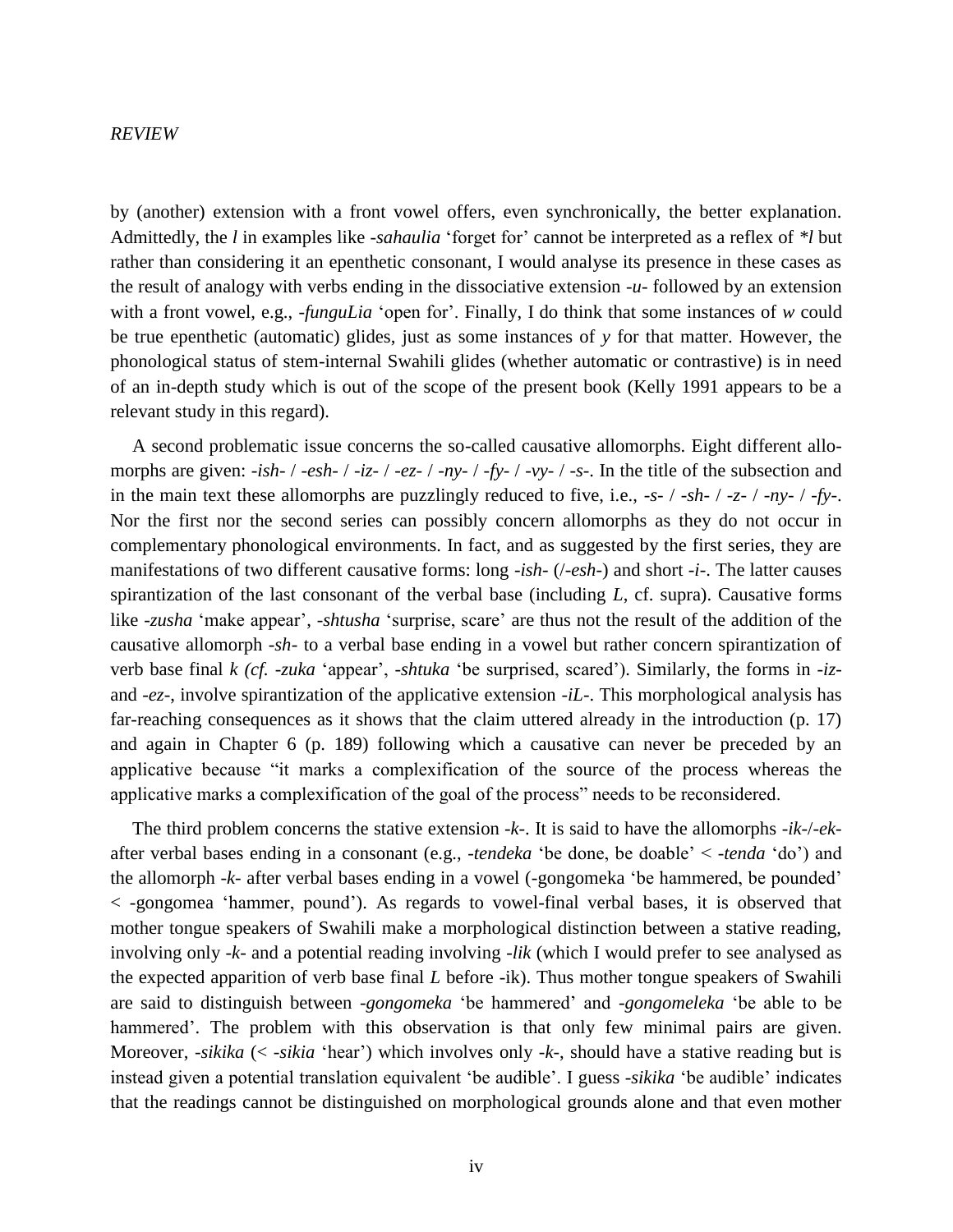tongue speakers need contextual clues to decide between one reading or the other. An interesting and unresolved question is which form non-mother speakers of Swahili use to express stative as well as potential meanings. Still, minimal pairs of the type -*bomoka* 'be destroyed' and *bomoleka* 'be destroyable' are given in greater numbers, which leads me to a related but, in my opinion, different problem. I was taught that -*bomoka* and -*bomoa* exemplify commutation of the intransitive dissociative -*uk*-/-*ok*- and the transitive dissociative -*uL*-/-*oL*-, respectively (cf. Schadeberg 1993, Schadeberg 2003). However, the present author is not the first to consider -*uk*as containing the dissociative -*u*- followed by the stative -*k*- (cf. Polomé 1967: 87, Nurse & Hinnebusch 1993: 370, Seidl & Dimitriadis 2002, Dom 2014: 81-83). I believe there to be both formal and semantic problems with this analysis. First, it does not account for the fact that languages in which \**l* has not weakened also have both -*uk*- and -*ul*-. Second, a fair number of verbs in -*uk*- do not comply with a stative reading. Verbs like -*ondoka* 'leave, go away', -*toka* 'get out, go out, leave', -*ruka* 'jump, fly', -*zunguka* 'go round, surround, wander about', -*toroka* 'escape, dissapear' are cases in point as they (can) have agentive subjects and thus cannot be stative nor can the extension be said to "encode the unergative member of an ergative alternation pair" (Dom 2014: 59) (as in: he takes X away > X is taken away). One could, of course, argue that fused extensions may display formal irregularities (erosion) and have non-recursive idiosyncratic meanings. However, this is not the position taken in this book as many occurrences of -*uk*- / -*ok*-, except the ones given in Chapter 6, are analysed as containing only the stative extension.

The following three chapters (Chapters 3, 4 and 5) constitute the main part of the book. They discuss the use of first degree or single extensions. Chapter 3 concerns extensions encoding qualities or states, i.e., the compressive -*at-*, the durative *-a-*, the stative -*k-* and the aggregative *am-*. The associative -*an-* and the dissociative -*u-* are said to mark fragmented processes and are discussed in chapter 4. Extensions encoding intricate relations, i.e., the causative -*s*-/-*sh*-/-*z*-/-*ny*- /-*fy*-, the applicative -*i-*/-*e*- and the passive -*w*-, are the subject of chapter 5. This subdivision differs from more typical ones highlighting either syntax or degree of lexicalization. Ngonyani & Jumwa Ngoma 2016 is a typical example of the former making a distinction between valenceincreasing (applicative  $\&$  causative), valence-reducing suffixes (passive, reciprocal, stative) and non-valence changing extensions (dissociative, compressive, durative, aggregative), whereas Schadeberg 1992 focuses on the productivity of the extensions. The chapters abound with examples: lists of verbs taken from different dictionaries in the case of extensions which do not (regularly) commute with zero, as well as many very nice and fully glossed contextualized examples. The examples illustrate more than the usual suspects. In the case of the stative, for instance, not only examples illustrating the stative and potential readings are given but also examples illustrating an emphatic stative reading, as in (6) and (7).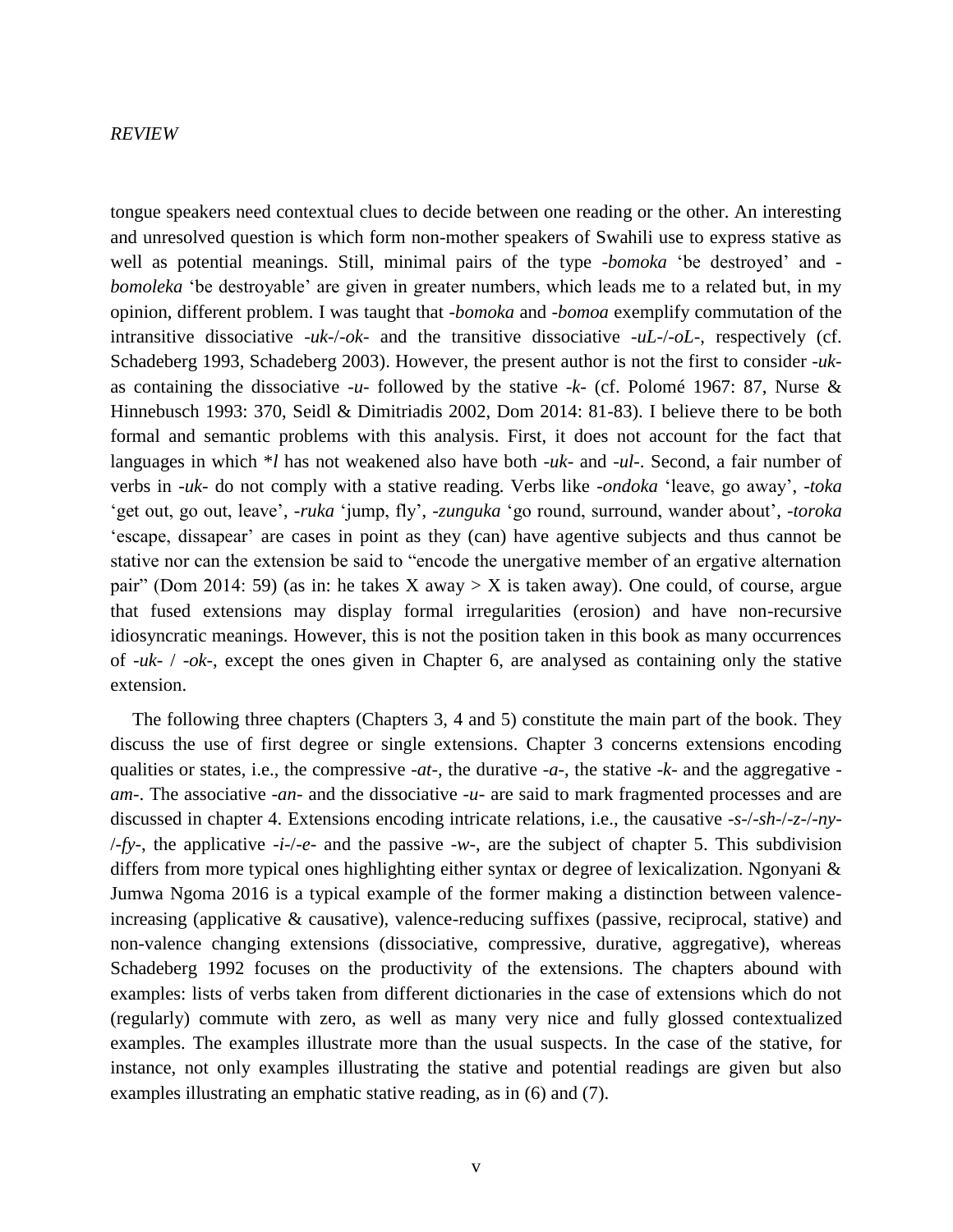- (6) *Chakula kimepikika* (p. 87) 'the food is excellent'
- (7) *Yasmin alimshawishi mumewe akashawishika* … (p. 89) 'Yasmin convinced her husband and he was totally convinced'

A very similar emphatic usage of the dissociative extension is described in Chapter 4. Here too the extended verb is preceded by unextended verb resulting in an emphatic, repetitive reading, as in (8).

(8) *alipanga na kupangua asifanikiwe kupata jawabu* … (p. 125) 'He planned and unplanned without being able to get an answer' (i.e., he planned and planned all over again …)

In Chapter 5 many examples of the he applicative extension introducing applied objects with different semantic roles are given. When the addition of the applicative extension does not cause an increase in valency, an emphatic reading arises either expressing deviation from a norm, as in (9), or referring to a habitual, recurrent action, as in (10) (for very similar examples see Marten 2003).

| (9) | Unaendea wapi saa hizi? (p. 156)    |
|-----|-------------------------------------|
|     | 'where are you going at this hour?' |

(10) *Pesa zake ziliishia kwenye pombe na wanawake* (p. 155) 'his money would always end in beer and women'

Deviation of the norm can also be expressed by an applicative in combination with the reflexive object prefix *-ji-*, as in (11). Following the author, the presence of both the applicative and the reflexive indicates that the person in question left in an unusual way.

(11) *Baada ya kusubiri muda akajiondokea* (p. 158) 'After waiting a moment, he left'

In sum, the three chapters on single extensions are very inspiring and they succeed in giving a coherent view of the semantic, syntactic and pragmatic uses of the Swahili verbal extensions. I do feel that the syntactic relations are sometimes less well described, especially in the case of the applicative extension (cf. supra). Also, the description of the use of the stative could benefit from a formal distinction between the stative proper, the homophonous impositive and the dissociative intransitive -*uk*-/-*ok*-. Finally, I believe that rather far-fetched hypotheses suggesting that the aggregative extension -*am*- is related to (or maybe even originates in) the class 6 nominal prefix *ma*-, do not have their place in a synchronic study like the present one.

The final chapter (Chapter 6) takes a closer look at the combinatory possibilities of Swahili verbal extensions. It is found that when two up to four extensions combine, those extensions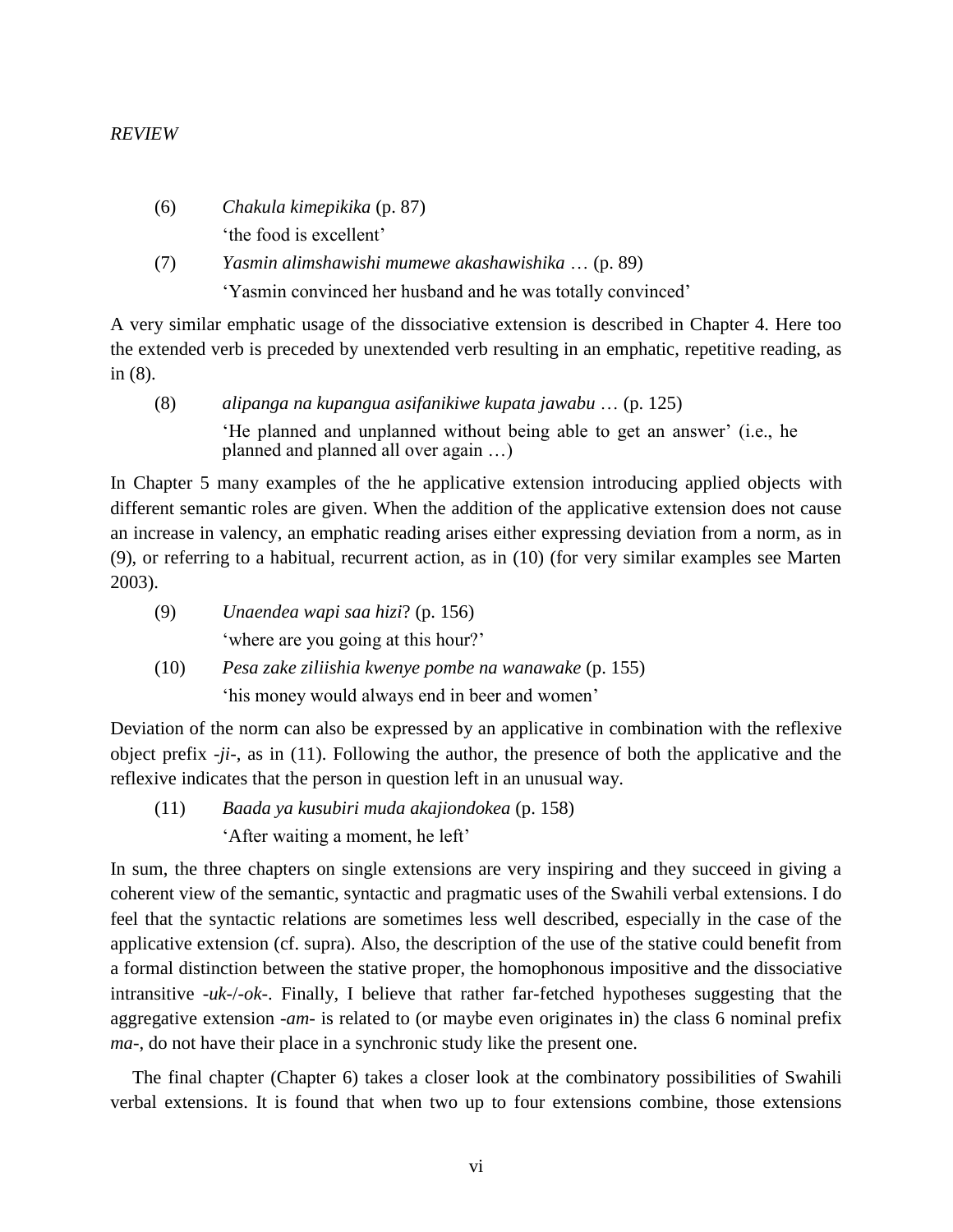which do not have an effect on syntactic relations, i.e., the compressive, the durative, the aggregative, and the dissociative, can never occur in final position, which in a way validates the more traditional syntactically inspired subdivisions of verbal extensions (cf. supra). The passive, when present, is said to always occupy the final position in a series. A notable exception which went unnoticed is -*chelewesha* 'delay' (cf. -*ch-eL-e-w-esh-a*).<sup>2</sup> Further derivations like -*cheleweshan*a 'delay each other', -*cheleweshea* 'delay for' and -*chelewesha* 'be delayed' show that Swahili does allow series of more than four verbal extensions. The remaining extensions, i.e., the applicative, causative, stative and associative, can occupy any position but not all the logically possible combinations are attested. What I find missing in this chapter is an indication of the relative frequencies of some of the combinations. Which combinations are well-attested and do high frequencies tend to go hand in hand with non-recursive idiosyncratic meanings? Of special interest in this respect are the double causatives and applicatives, as well as the stative  $+$ associative combination.

By way of conclusion, I would like to add that I am convinced that "*Les extensions verbales en Swahili Standard*" will inspire linguists to take a fresh look at verb extensions in other languages but also to reconsider and dig deeper into many aspects of Swahili verbal derivation itself.

*Maud Devos*

### **References**

- Nurse, Derek & Thomas J. Hinnebusch. 1993. *Swahili and Sabaki: A linguistic history*. Berkeley, Los Angeles: University of California Press.
- Dom, Sebastian. 2014. The neuter in Bantu. A systemic functional analysis. Master thesis. Ghent: Ghent University.
- Kelly, John. 1991. Glides and phonological change in Mombasan Swahili. *York Papers in Linguistics* 15, 139-148.
- Marten, Lutz 2003. The dynamics of Bantu applied verbs: an analysis at the syntax-pragmatics interface. In *Actes du 3e Congrès Mondial de Linguistique Africaine Lomé 2000.* ed. by Kézié K. Lébikaza, 207-221. Köln: Köppe.

<sup>2</sup>I learned about this particular instance of a non-final passive in the Swahili grammar course *Mada za Sarufi ya Kiswahili* by Prof. Dr. Thilo C. Schadeberg at Leiden University.